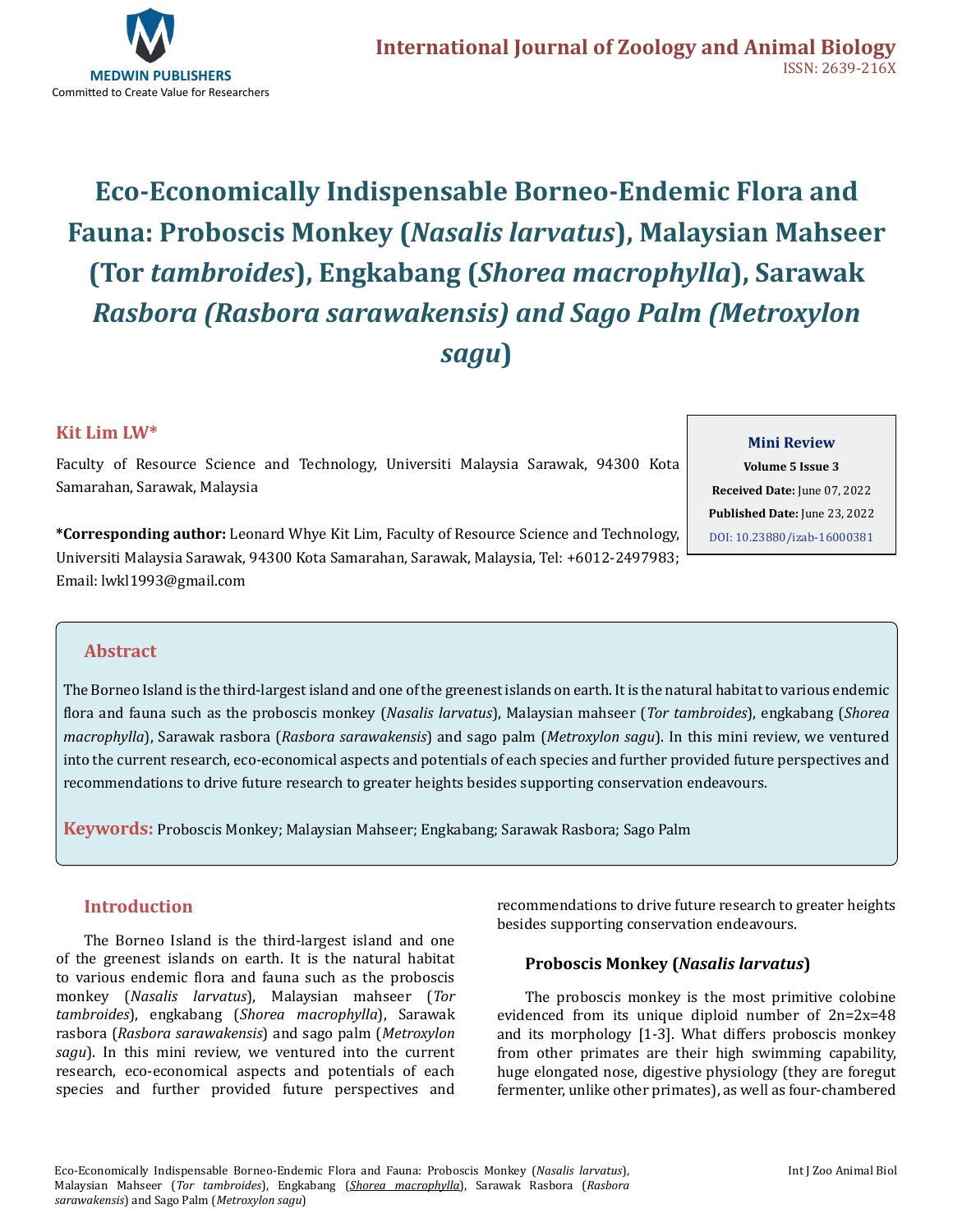large stomachs [4]. In 2019, Lim, et al. [5] had isolated and characterised genome-wide putative liver-specific enhancers in this species. Interestingly, they discovered that some of the liver-specific transcription factors are highly responsible for the enhancer activity elevation (AP-1, C/EBP-β and HNF-1) and reduction (HNF-3β) [5]. These findings were deemed imperative as it serves as a stepping stone and important reference for future regenerative therapy and molecular treatments for humans [6], apart from establishing the proboscis monkey as one of the primate model organisms.

#### **Malaysian Mahseer (***Tor tambroides***)**

The Malaysian mahseer (or empurau) is food, ornamental and sport fish all-in-one, and its price is exorbitant due to its unique flesh taste and texture [7]. Wild empurau is much more expensive than their farmed counterparts as wild fishes feed on illipe nuts that are high in lipid content, thus the wild fish flesh has fruity sweetness. Majority of the empurau research focused on the growth performance and it was not until recently that the genetics and genomics of this fish are being explored thoroughly. Lim, et al. [8] improved the phylogenetic resolution of the Javan and Malaysian mahseers via mitogenomes sequencing, and they further identified several potential mitogenome markers useful for haplotype identification of empurau from unknown locations. Lau, et al. [9] sequenced the transcriptomes of the Javan and Malaysian mahseers not long after. Besides, Lau, et al, [7] explored the microbiome and metagenome of healthy and diseased empurau via 16S rRNA markers. Not long ago, Lau, et al. [9] sequenced, assembled and characterised the entire nuclear genome of this fish species. All in all, these data generated are essential for future evolutionary, taxonomy and conservation of this fish species.

#### **Engkabang (***Shorea macrophylla***)**

The engkabang is not only producing quality timber for the wood industry, but also producing lipid-filled nuts important for food and cosmetics manufacturing (as reviewed by Lim, in press). Kamaraudin, et al. [10] attempted to improve the fatty acid contents of farmed juvenile empurau fishes via illipe oil (engkabang fat) diets but failed, as juveniles fed with 0% illipe oil has the highest muscle n-3 and n-6 polyunsaturated fatty acid retention values [10]. Chew, et al. [11] had just recently sequenced the chloroplast genome of this tree species and further characterized the genome in terms of microsatellite, long repeat, structural features, comparative genomics, as well as phylogeny. Surprisingly, this tree species was found to cluster with *Parashorea macrophylla*, *Parashorea chinenesis*, *Shorea leprosula*, *Shorea pachyphylla* and *Shorea macrophylla* in a clade with bootstrap values exceeding 98% [11].

#### **Sarawak Rasbora (***Rasbora sarawakensis***)**

The Sarawak rasbora shared the same family (Cyprinidae) with the famous model organism, zebrafish. Lim, et al. [12] examined the phylogenetic and expression of ATP-binding cassette transporter genes in this fish species. They concluded that the Sarawak rasbora is one of the most feasible candidate as an alternative vertebrate model organism to complement future zebrafish researches. Aminan, et al. [13] further investigated the genetic relationship of this fish species with other rasbora from the same family via the combination of both morphometric and molecular tools. The cryptic diversity of rasbora fishes was greatly improved with the inclusion of molecular tools like genetic markers [3]. Later, Lim, et al. [14] sequenced and characterized the whole mitogenome of this fish species. They unravelled that the phylogenetic resolution has been improved with the availability of several newly sequenced mitogenomes of rasbora fishes from the same family, namely *Rasbora tornieri*, *Rasbora hobelmani*, *Trigonopoma pauciperforatum*, and *Rasbora myersi* [15-18].

#### **Sago Palm (***Metroxylon sagu***)**

The sago palm is another all-in-one unique tree as it compacts its starch within its trunk and every organ of this tree can be utilized in various industries like food, polymer, bioprocess, microbiology, computational biology, genetics and genomics, population genetics as well as furniture manufacturing (as reviewed by Lim, et al. [19]. This tree is also widely deemed as the future tree of life and food security that can ease the global food hunger crisis, contributed by its high salt tolerance and disease resistance characteristics [20]. In 2020, Lim et al. [21] evaluated and documented the organellar genome copy number variations across different growth stages, organs, phenotypes and main localities in Sarawak, Malaysia. Not long after, Lim, et al. [22] sequenced and characterized the whole chloroplast genome of this tree species. In 2021, Lim, et al. [23] conducted a genome survey of sago palm before performing a hybrid genome assembly recently.

#### **Future Perspectives and Conclusion**

The future research of all the aforementioned ecoeconomical Borneo-endemic flora and fauna species is as limitless as the sky's limit. For instance, the proboscis monkey can be further established as one of the most primitive primate model organism to facilitate the regenerative and personalized medical therapy in human. The culture of proboscis monkey organs in lab may be useful for organ replacement and transplantation in human in the near future. The Malaysian Mahseer, et al. research can be further elevated with the genome wide identification of growth and immune related genes (such as the ATP-binding cassette transporter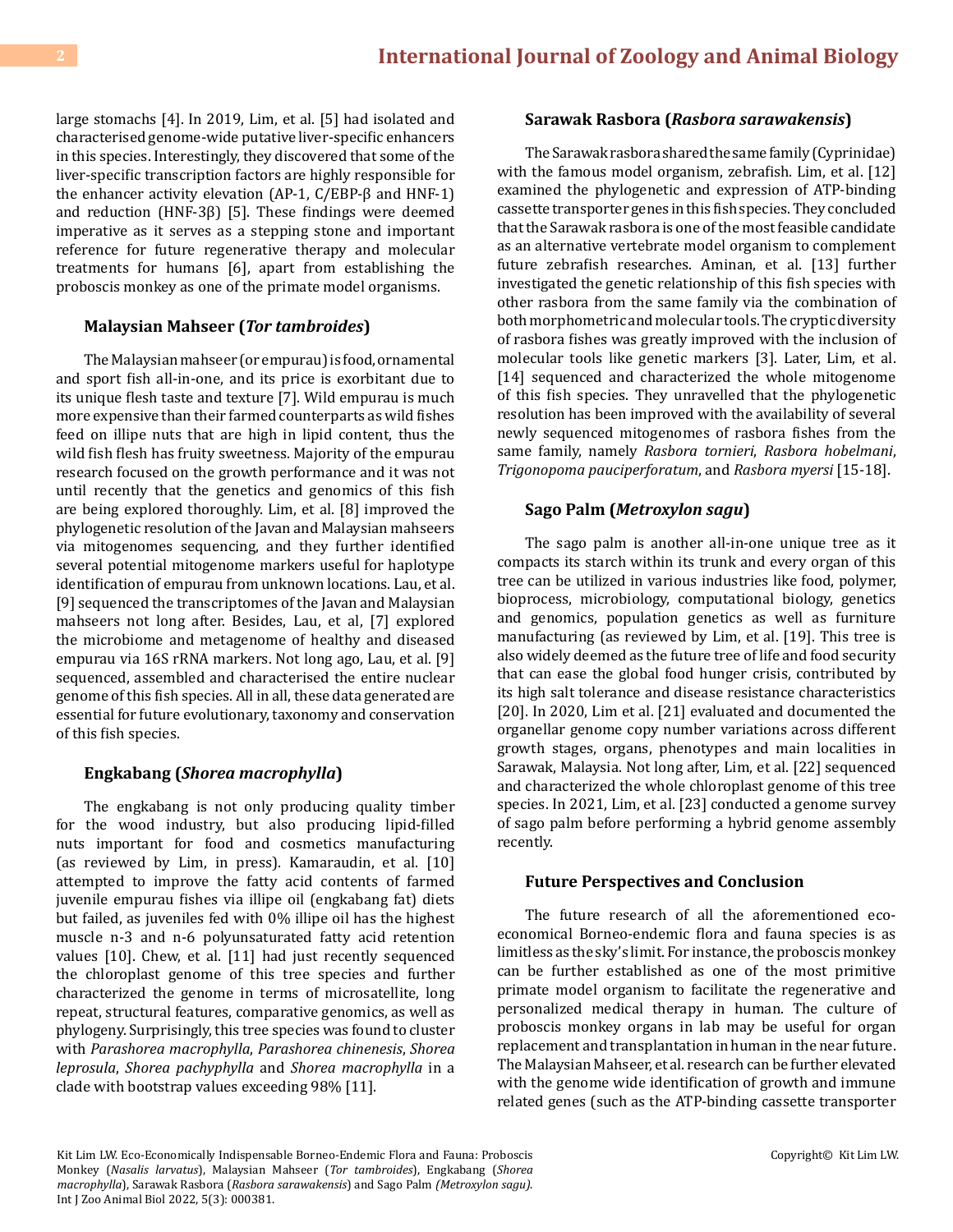# **3 [International Journal of Zoology and Animal Biology](https://medwinpublishers.com/IZAB/)**

genes, emulating that of Lim, et al. [24] on striped catfish) so that the growth of fish can be accelerated and shortened and at the same time diminishing the occurrence of diseases that can impact the fish farming industry profit. The future engkabang research can move forward with the investigation of which part of the fruit is consumed by the wild empurau fishes that had contributed towards the fruity sweetness in the fish flesh. To further improve the research advancement in Sarawak rasbora, some zebrafish related ecotoxicological and promoter mutational researches Yeaw, et al. [25-28] can be emulated to discover their similarities and differences in terms of gene arrangement and toxic removal. The sago palm researches in the field of genomics can be further enriched with the sequencing of mitogenome that is known to be highly replicative and involves tedious assembly work. Besides, pest and virus related work emulating that of Jee, et al. [29], Lim, et al. [30] and Lim, et al. [31] is also as imperative as this could help planters to minimize profit loss of sago palm and engkabang. In short, the Borneo Island offers a myriad of rich resources yet to be explored fully. The flora and fauna species reviewed in this study is just the tip of the iceberg as we focused only on those that are research established and have eco-economical values [32-36]. It is hoped that these resources can be rightfully and completely geared towards their full potential with the right research initiatives without compromising the conservation endeavours.

### **References**

- 1. [Chiarelli B \(1966\) The chromosome complement of](https://www.semanticscholar.org/paper/The-chromosome-complement-ofNasalis-larvatus-(Wurm-Chiarelli/73fc1c8ce91a8b5077e1673a89d46f592ae4187e) *Nasalis larvatus* [\(Wurm 1781\). Experientia 22\(12\): 797.](https://www.semanticscholar.org/paper/The-chromosome-complement-ofNasalis-larvatus-(Wurm-Chiarelli/73fc1c8ce91a8b5077e1673a89d46f592ae4187e)
- 2. Soma H, Bernischke K, Robinson KP (1974) The chromosomes of proboscis monkey (Nasalis larvatus). Chromosome Information Service 17(1): 24.
- 3. Stanyon R, Camperio Ciani A, Sineo L, Morescalchi MA (1992) The G-based chromosomes of the proboscis monkey (Nasalis larvatus) compared with the macaque (Macaca mulatta). Anthropology Contemporary 15(1): 101-104.
- 4. [Lim LWK, Chung HH, Chong YL, Lee N.K \(2019a\)](https://web.s.ebscohost.com/abstract?direct=true&profile=ehost&scope=site&authtype=crawler&jrnl=15113701&AN=135884118&h=pptAaF6mCNA2DiypvoW4fcV7n1Pqmsr86dOHG%2fP0HAYC7jpcTH0fZIo8S6K%2bKGl6nj3ecb0u%2bsGzWBOpzSoudQ%3d%3d&crl=c&resultNs=AdminWebAuth&resultLocal=ErrCrlNotAuth&crlhashurl=login.aspx%3fdirect%3dtrue%26profile%3dehost%26scope%3dsite%26authtype%3dcrawler%26jrnl%3d15113701%26AN%3d135884118) [Enhancers in proboscis monkey: A primer. Pertanika.](https://web.s.ebscohost.com/abstract?direct=true&profile=ehost&scope=site&authtype=crawler&jrnl=15113701&AN=135884118&h=pptAaF6mCNA2DiypvoW4fcV7n1Pqmsr86dOHG%2fP0HAYC7jpcTH0fZIo8S6K%2bKGl6nj3ecb0u%2bsGzWBOpzSoudQ%3d%3d&crl=c&resultNs=AdminWebAuth&resultLocal=ErrCrlNotAuth&crlhashurl=login.aspx%3fdirect%3dtrue%26profile%3dehost%26scope%3dsite%26authtype%3dcrawler%26jrnl%3d15113701%26AN%3d135884118) [Journal of Tropical Agricultural Science 42\(1\): 261-276.](https://web.s.ebscohost.com/abstract?direct=true&profile=ehost&scope=site&authtype=crawler&jrnl=15113701&AN=135884118&h=pptAaF6mCNA2DiypvoW4fcV7n1Pqmsr86dOHG%2fP0HAYC7jpcTH0fZIo8S6K%2bKGl6nj3ecb0u%2bsGzWBOpzSoudQ%3d%3d&crl=c&resultNs=AdminWebAuth&resultLocal=ErrCrlNotAuth&crlhashurl=login.aspx%3fdirect%3dtrue%26profile%3dehost%26scope%3dsite%26authtype%3dcrawler%26jrnl%3d15113701%26AN%3d135884118)
- 5. [Lim LWK, Chung HH, Chong YL, Lee NK \(2019b\) Isolation](http://www.pertanika.upm.edu.my/pjtas/browse/archives?article=JTAS-1580-2018) [and characterization of putative liver-specific enhancers](http://www.pertanika.upm.edu.my/pjtas/browse/archives?article=JTAS-1580-2018) [in proboscis monkey \(Nasalis larvatus\). Pertanika](http://www.pertanika.upm.edu.my/pjtas/browse/archives?article=JTAS-1580-2018) [Journal of Tropical Agricultural Science 42\(2\): 627-647.](http://www.pertanika.upm.edu.my/pjtas/browse/archives?article=JTAS-1580-2018)
- 6. [Lim LWK, Chung HH, Chong YL, Lee NK \(2018a\) A survey](https://pubmed.ncbi.nlm.nih.gov/29602043/) [of recently emerged genome-wide computational](https://pubmed.ncbi.nlm.nih.gov/29602043/) [enhancer predictor tools. Computational Biology and](https://pubmed.ncbi.nlm.nih.gov/29602043/) [Chemistry 74\(1\): 132-141.](https://pubmed.ncbi.nlm.nih.gov/29602043/)
- 7. [Lau MML, Lim LWK, Ishak SD, Abol Munafi A, Chung HH](https://link.springer.com/article/10.1007/s12595-021-00368-4) [\(2021a\) A Review on the Emerging Asian Aquaculture](https://link.springer.com/article/10.1007/s12595-021-00368-4) [Fish, the Malaysian Mahseer \(Tor tambroides\): Current](https://link.springer.com/article/10.1007/s12595-021-00368-4)  [Status and the Way Forward. Proceedings of the](https://link.springer.com/article/10.1007/s12595-021-00368-4)  [Zoological Society 74: 227-237.](https://link.springer.com/article/10.1007/s12595-021-00368-4)
- 8. [Lim LWK, Chung HH, Lau MML, Aziz F, Gan HM \(2021a\)](https://www.sciencedirect.com/science/article/abs/pii/S0378111921003024) [Improving the phylogenetic resolution of Malaysian and](https://www.sciencedirect.com/science/article/abs/pii/S0378111921003024)  [Javan mahseer \(Cyprinidae\), Tor tambroides and Tor](https://www.sciencedirect.com/science/article/abs/pii/S0378111921003024) [tambra: Whole mitogenomes sequencing, phylogeny and](https://www.sciencedirect.com/science/article/abs/pii/S0378111921003024) [potential mitogenome markers. Gene 791: 145708.](https://www.sciencedirect.com/science/article/abs/pii/S0378111921003024)
- 9. [Lau MML, Lim LWK, Chung HH, Gan HM \(2021b\) The](https://www.sciencedirect.com/science/article/pii/S2352340921007629) [first transcriptome sequencing and data analysis of the](https://www.sciencedirect.com/science/article/pii/S2352340921007629) [Javan mahseer \(Tor tambra\). Data in Brief 39: 107481.](https://www.sciencedirect.com/science/article/pii/S2352340921007629)
- 10. [Kamarudin MS, Bami ML, Arshad A, Saad CR, Ebrahimi](https://link.springer.com/article/10.1007/s12562-017-1160-7) [M \(2018\) Preliminary study of the performance of crude](https://link.springer.com/article/10.1007/s12562-017-1160-7) [illipe oil \(Shorea macrophylla\) as a dietary lipid source](https://link.springer.com/article/10.1007/s12562-017-1160-7) [for riverine cyprinid Tor tambroides. Fisheries Science](https://link.springer.com/article/10.1007/s12562-017-1160-7) [84: 385-397.](https://link.springer.com/article/10.1007/s12562-017-1160-7)
- 11. Chew IYY, Chung HH, Lim LWK, Lau MML, Gan HM, et al. (2018) Complete chloroplast genome of Shorea<br>macrophylla (engkabang): Structural features, (engkabang): comparative and phylogenetic analysis. Plant Diversity.
- 12. [Lim LWK, Tan HY, Aminan AW, Jumaan AQ, Moktar MZ, et](https://agris.fao.org/agris-search/search.do?recordID=MY2021007405)  [al. \(2018b\) Phylogenetic and expression of ATP-binding](https://agris.fao.org/agris-search/search.do?recordID=MY2021007405) [cassette transporter genes in Rasbora sarawakenesis.](https://agris.fao.org/agris-search/search.do?recordID=MY2021007405) [Pertanika Journal of Tropical Agricultural Science 41\(3\):](https://agris.fao.org/agris-search/search.do?recordID=MY2021007405) [1341-1354.](https://agris.fao.org/agris-search/search.do?recordID=MY2021007405)
- 13. [Aminan AW, Lim LWK, Chung HH, Sulaiman B \(2020\)](https://www.ncbi.nlm.nih.gov/pmc/articles/PMC7470476/) [Morphometric Analysis and Genetic Relationship of](https://www.ncbi.nlm.nih.gov/pmc/articles/PMC7470476/) [Rasbora spp. in Sarawak, Malaysia. Tropical Life Sciences](https://www.ncbi.nlm.nih.gov/pmc/articles/PMC7470476/) [Research 31\(2\): 33-49.](https://www.ncbi.nlm.nih.gov/pmc/articles/PMC7470476/)
- 14. [Lim LWK, Kamar CKA, Roja JS, Chung HH, Liao Y, Lam](https://www.sciencedirect.com/science/article/abs/pii/S1476927119303093)  [TTY, Chong YL \(2020a\) Sequencing and characterisation](https://www.sciencedirect.com/science/article/abs/pii/S1476927119303093) [of complete mitogenome DNA for Rasbora sarawakensis](https://www.sciencedirect.com/science/article/abs/pii/S1476927119303093) [\(Cypriniformes: Cyprinidae: Rasbora\) with phylogenetic](https://www.sciencedirect.com/science/article/abs/pii/S1476927119303093)  [consideration. Computational Biology and Chemistry](https://www.sciencedirect.com/science/article/abs/pii/S1476927119303093) [89: 107403.](https://www.sciencedirect.com/science/article/abs/pii/S1476927119303093)
- 15. [Chung HH, Kamar CKA, Lim LWK, Roja JS, Liao Y, et al.](https://link.springer.com/article/10.1007/s12041-020-01221-x)  [\(2020a\) Sequencing and characterization of complete](https://link.springer.com/article/10.1007/s12041-020-01221-x) [mitogenome DNA of Rasbora tornieri \(Cypriniformes:](https://link.springer.com/article/10.1007/s12041-020-01221-x) [Cyprinidae: Rasbora\) and its evolutionary significance.](https://link.springer.com/article/10.1007/s12041-020-01221-x) [Journal of Genetics 99: 67.](https://link.springer.com/article/10.1007/s12041-020-01221-x)
- 16. [Chung HH, Kamar CKA, Lim LWK, Liao Y, Lam TTY, et al.](https://link.springer.com/article/10.1134/S0032945220010014)  [\(2020b\) Sequencing and characterisation of complete](https://link.springer.com/article/10.1134/S0032945220010014) [mitogenome DNA for Rasbora hobelmani \(Cyprinidae\)](https://link.springer.com/article/10.1134/S0032945220010014) [with phylogenetic consideration. Journal of Ichthyology](https://link.springer.com/article/10.1134/S0032945220010014)  [60: 90-98.](https://link.springer.com/article/10.1134/S0032945220010014)